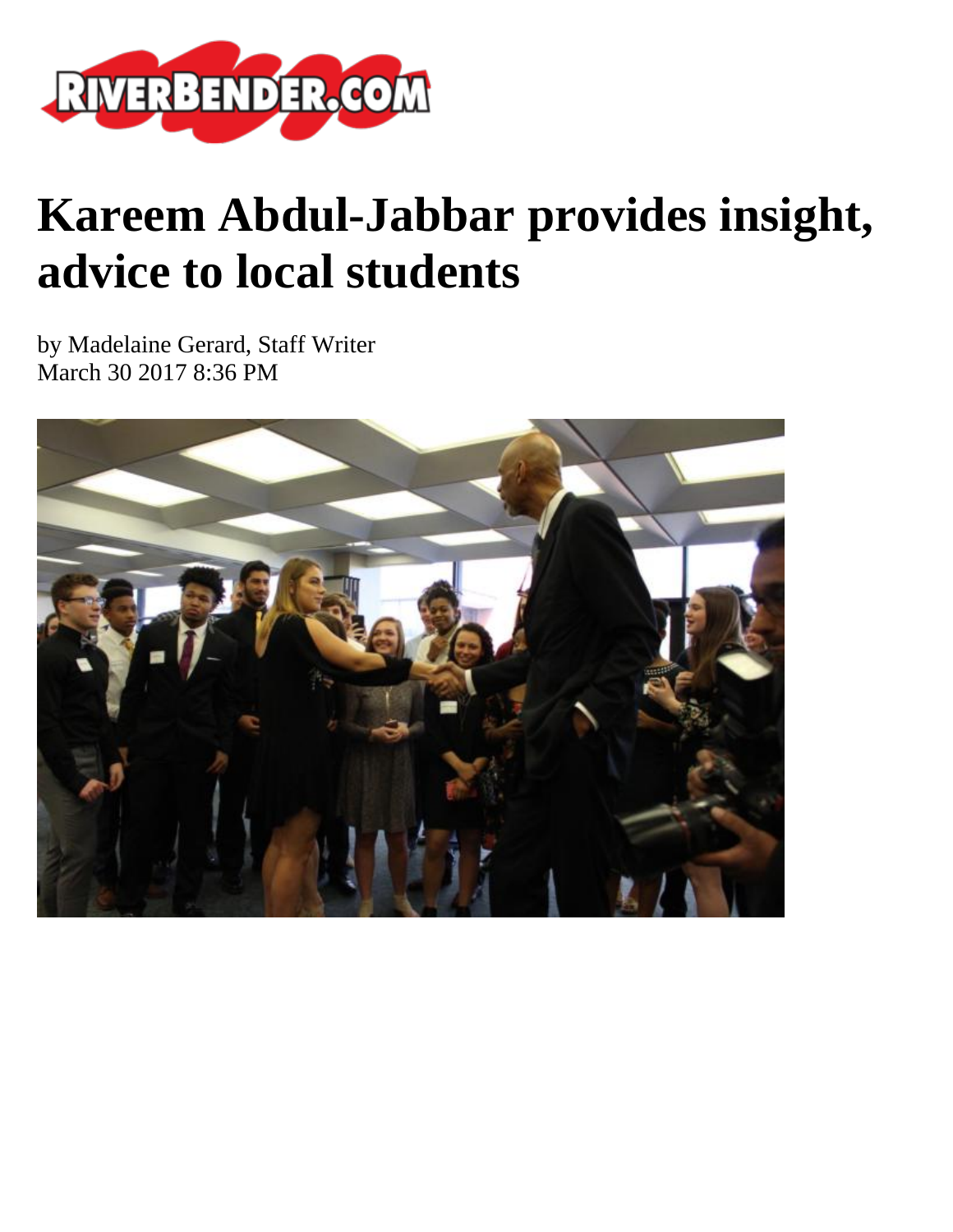

EDWARDSVILLE – Student athletes from around the area received unique and valuable advice from the legendary basketball star Kareem Abdul-Jabbar Thursday afternoon at Southern Illinois University Edwardsville.

Following a press conference and before he headed into the fundraising event held by The Mannie Jackson Center for the Humanities in the Meridian Ballroom, Kareem openly expressed the importance of education to the audience of local student athletes from Marquette Catholic, Metro-East Lutheran, Edwardsville and Civic Memorial High Schools.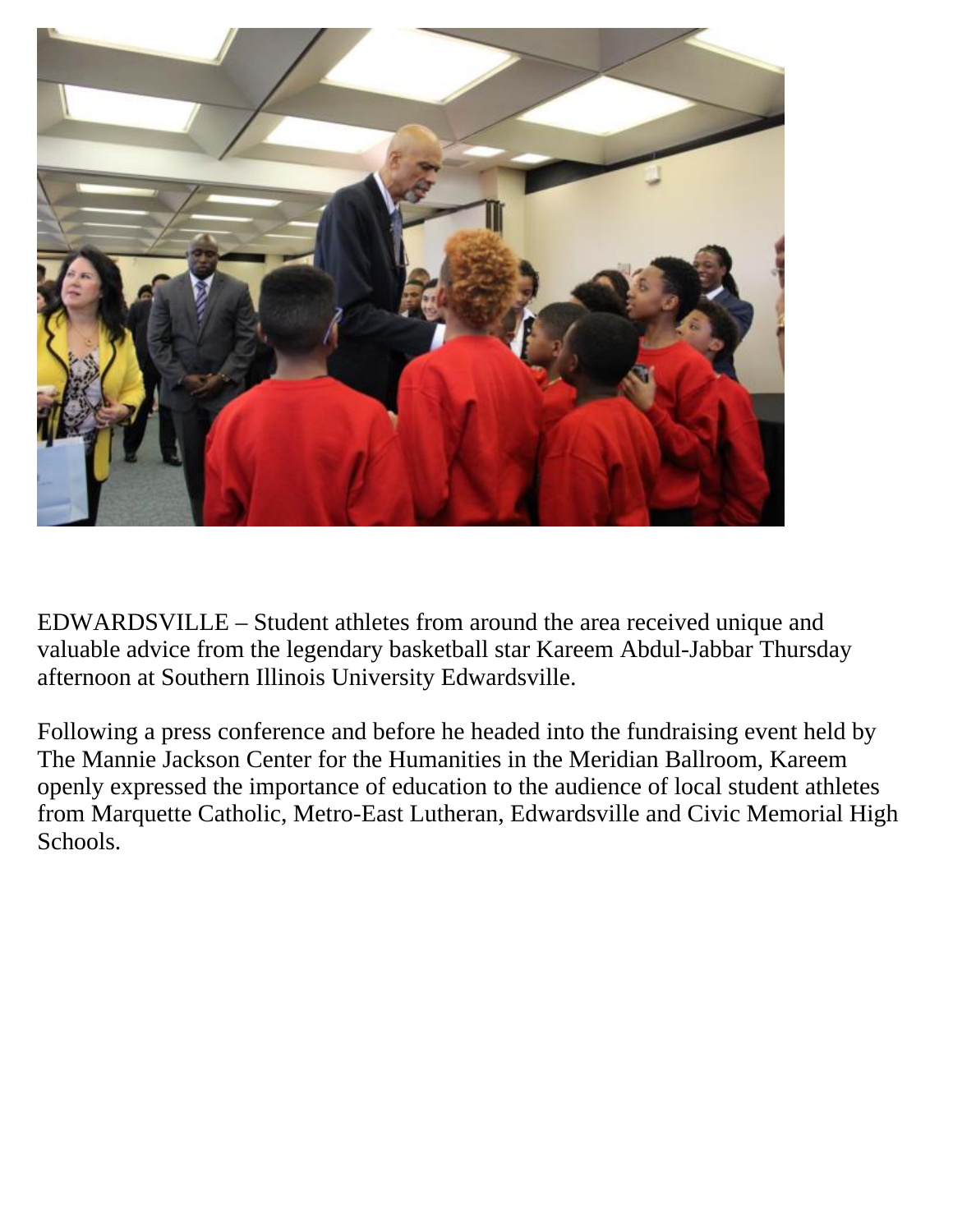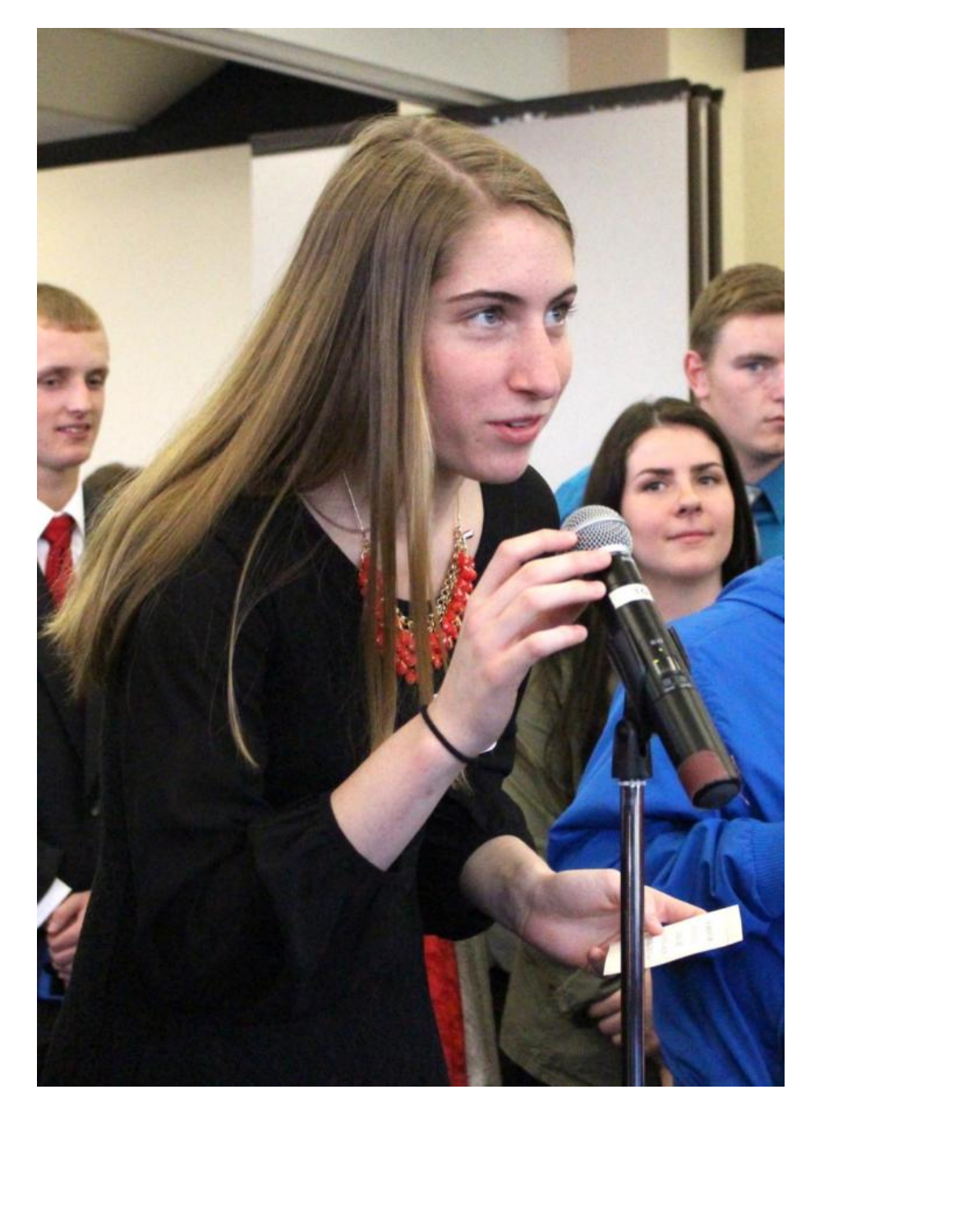"Your education is going to take you as far as you would like to go," he said. "If I had totally relied on being an athlete, I would not be here speaking because I would have not known what to do well enough.

"Do not let your athletic aspirations be the only thing that you excel at. You must have an education to have the wherewithal and means to succeed. Stick with it and never give up."

After a successful season on the court themselves, Edwardsville's Kate Martin and A.J. Epenesa stepped up to the microphone to ask the superstar questions about his career.

"What has been more satisfying," Martin inquired, "Your basketball career or the work you have done since you retired from the NBA?"

"I would say that the work I've done since I've retired has been more meaningful," Jabaar answered. "My son is a surgeon who works in the trauma unit and saves people's lives. One of the biggest moments in my careers was when I scored 35 points against the Detroit Pistons. I realized, what I did against the Pistons meant little compared to what he was doing."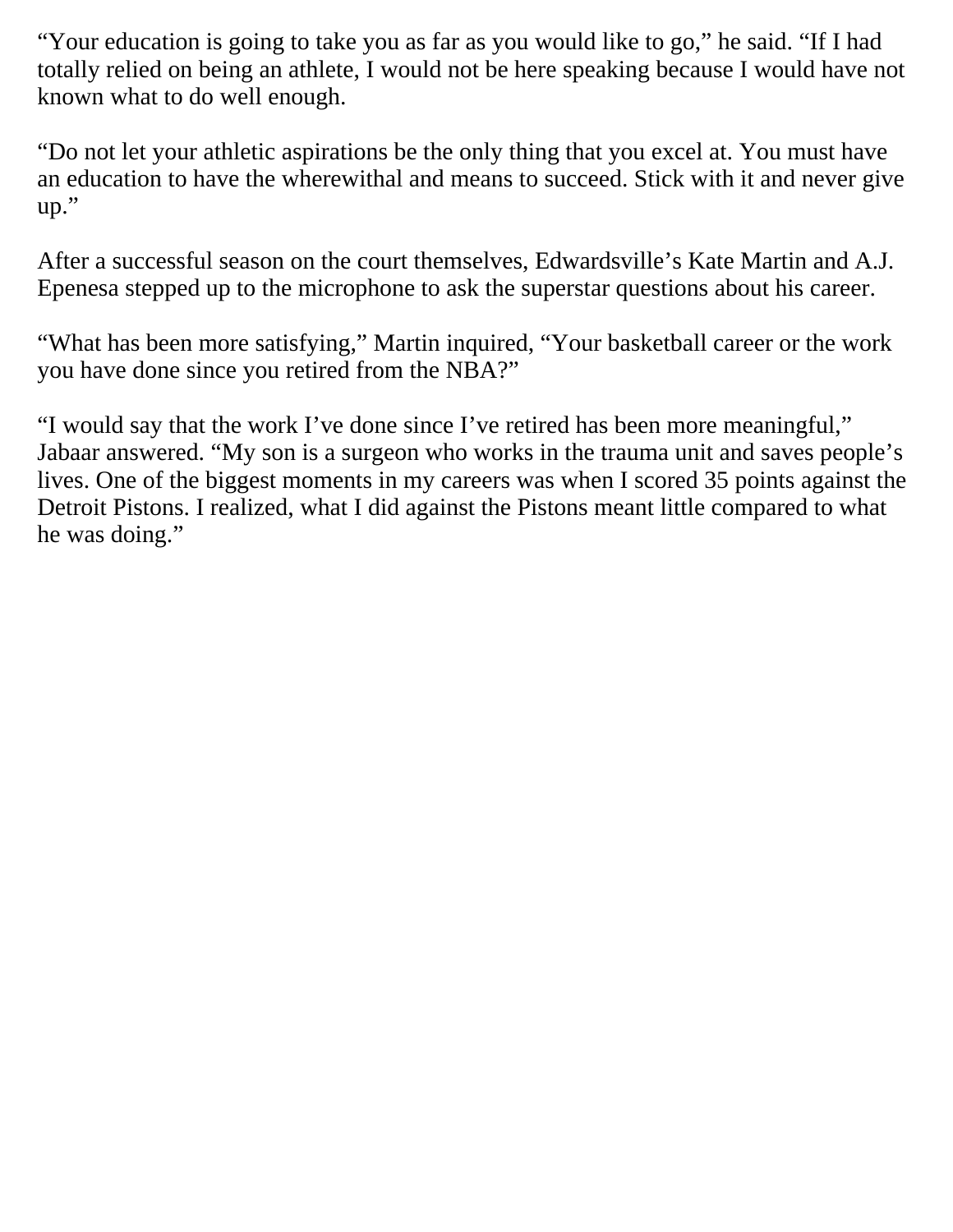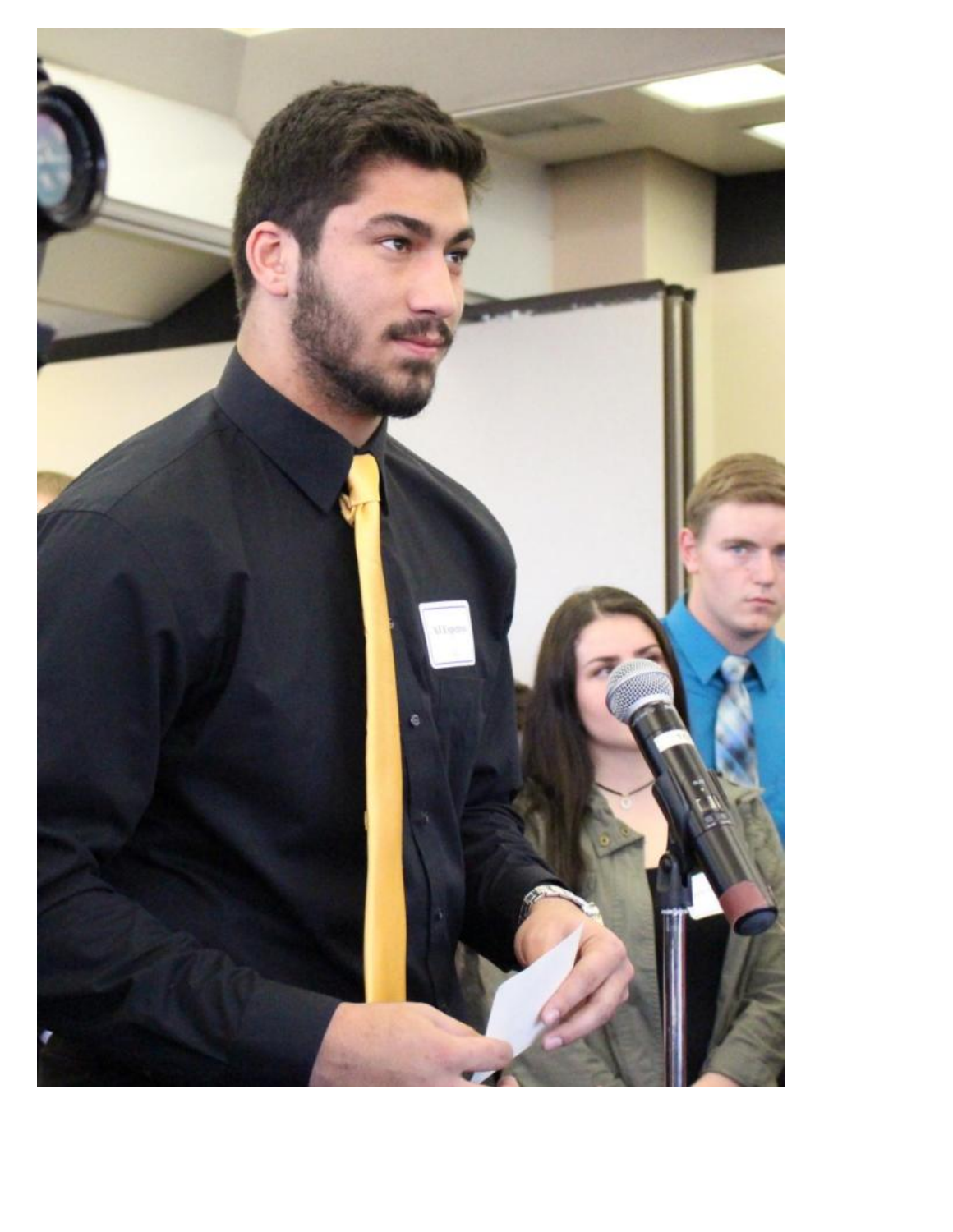As Epenesa's turn at the microphone arrived, he asked, "What has the best advice you have ever received from a coach or mentor?"

"There had been this guy who lived in my neighborhood," Jabbar reminisced, "He had been a good basketball player, but never pursued it or went to college. He always told me to stay in school, go to college and get a degree.

"Whatever happens in life, whatever your aspirations may be, do not make let your academic part suffer. Make sure it is always, you would say, 'real tight,' moving forward."

Edwardsville native and Harlem Globetrotters superstar Mannie Jackson himself also mingled with the students before the fundraiser. Aware of his recent success as a members of the Tigers boys' basketball team, Jackson approached Mark Smith and provided him with some kind words of advice.

"Two Mr. Basketballs in the same room," Jackson remarked. "Keep it up and you'll do great things."

East St. Louis native and Olympic track and field athlete Jackie Joyner-Kersee, who was also at the event, took time to mingle and take photos with the Edwardsville girls' basketball team as well.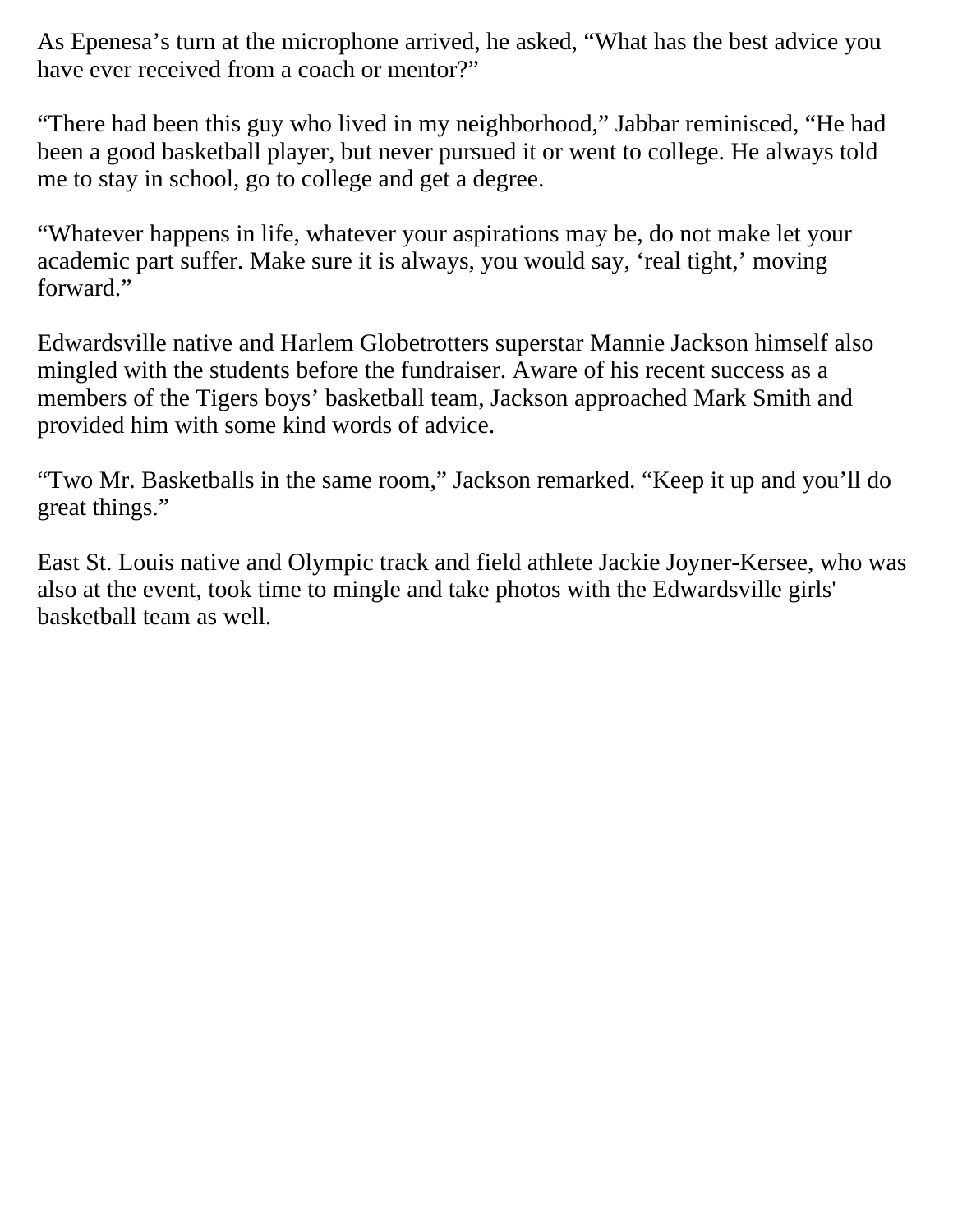